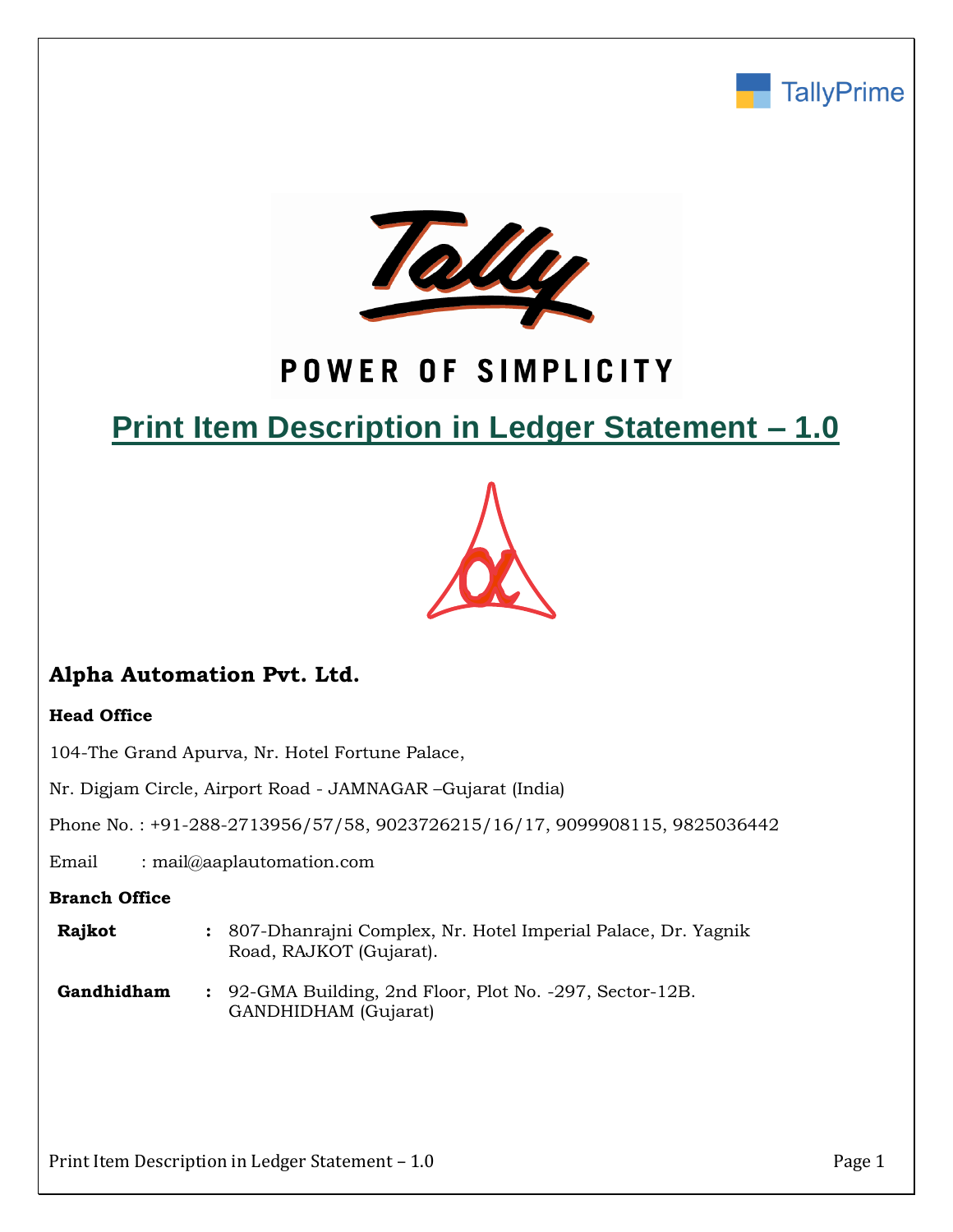

© 2020 Alpha Automation Pvt. Ltd. All rights reserved.

Tally, Tally 9, Tally9, Tally.ERP, Tally.ERP 9, Shoper, Shoper 9, Shoper POS, Shoper HO, Shoper 9 POS, Shoper 9 HO, TallyDeveloper, Tally.Server 9, Tally Developer, Tally. Developer 9, Tally.NET, Tally Development Environment, TallyPrime, TallyPrimeDeveloper, TallyPrime Server, Tally Extender, Tally Integrator, Tally Integrated Network, Tally Service Partner, TallyAcademy & Power of Simplicity are either registered trademarks or trademarks of Tally Solutions Pvt. Ltd. in India and/or other countries. All other trademarks are properties of their respective owners.

Version: Alpha Automation Pvt. Ltd. / Print Item Description in Ledger Statement /1.0/ may-2022

Print Item Description in Ledger Statement – 1.0 Prince 2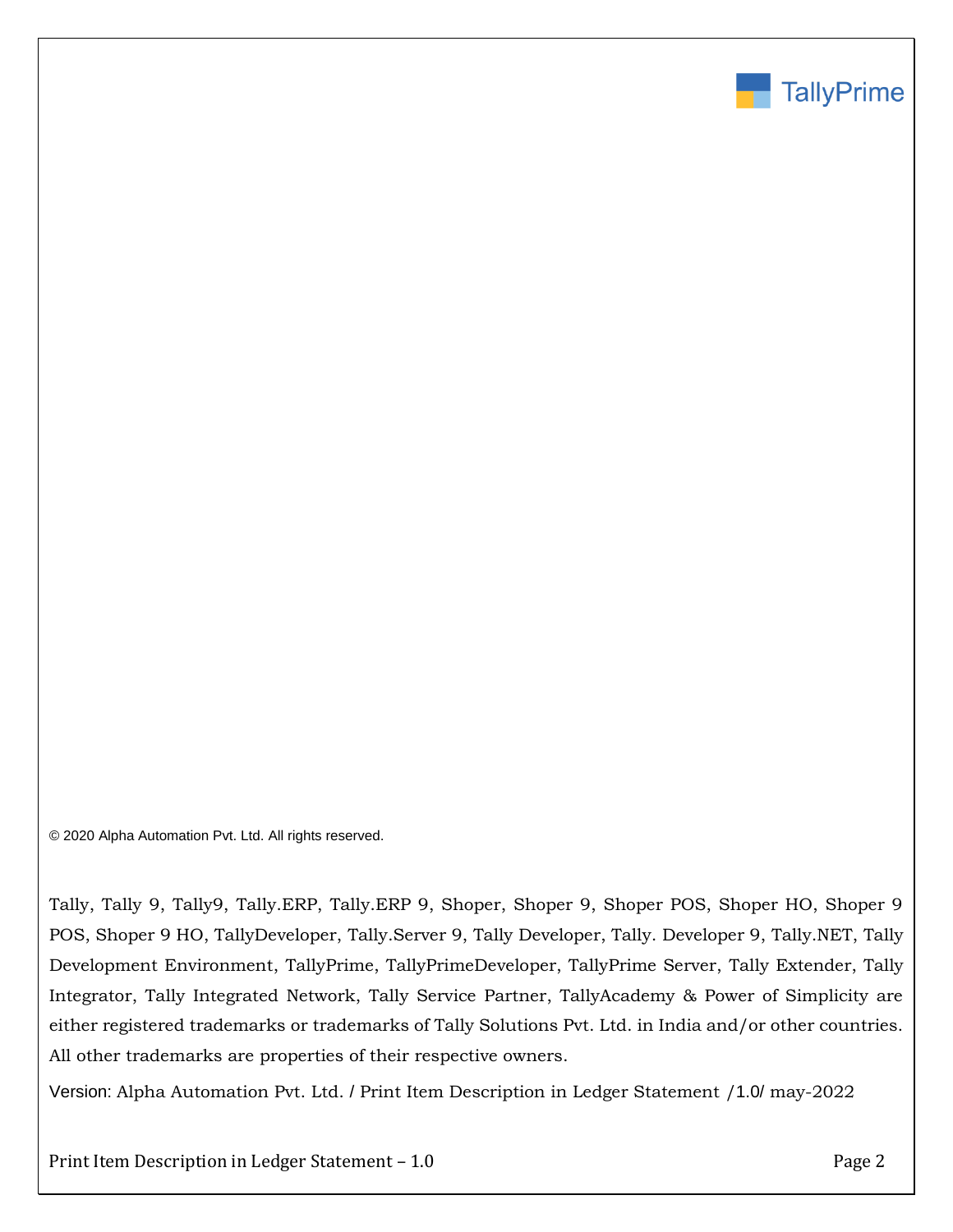

# **Print Item Description in Ledger Statement – 1.0**

# **Introduction**

This add-on facilitates the user to Print Item Description in ledger statement report.

## **Benefits**

 On enabling this feature, user can see and print item description in ledger statement report.

## **What's New?**

Compatible with Tally Prime

**Important!** Take back up of your company data before activating the Add-on.

Once you try/purchase an Add-on, follow the steps below to configure the Add-on and use it.

### **Installation**

- 1. Copy the TCP file in Tally Prime Folder.
- 2. Gateway of Tally  $\rightarrow$  F1 (Help)  $\rightarrow$  TDL & Add-on  $\rightarrow$  F4 (Manage Local TDL)  $\rightarrow$  Select Yes in Load TDL on Startup and give the file name of TCP File. After pressing the Enter Key will show TDL Status which should be as Loaded.

## **System requirements:**

No additional hardware / software infrastructure is required for executing and operation this applications module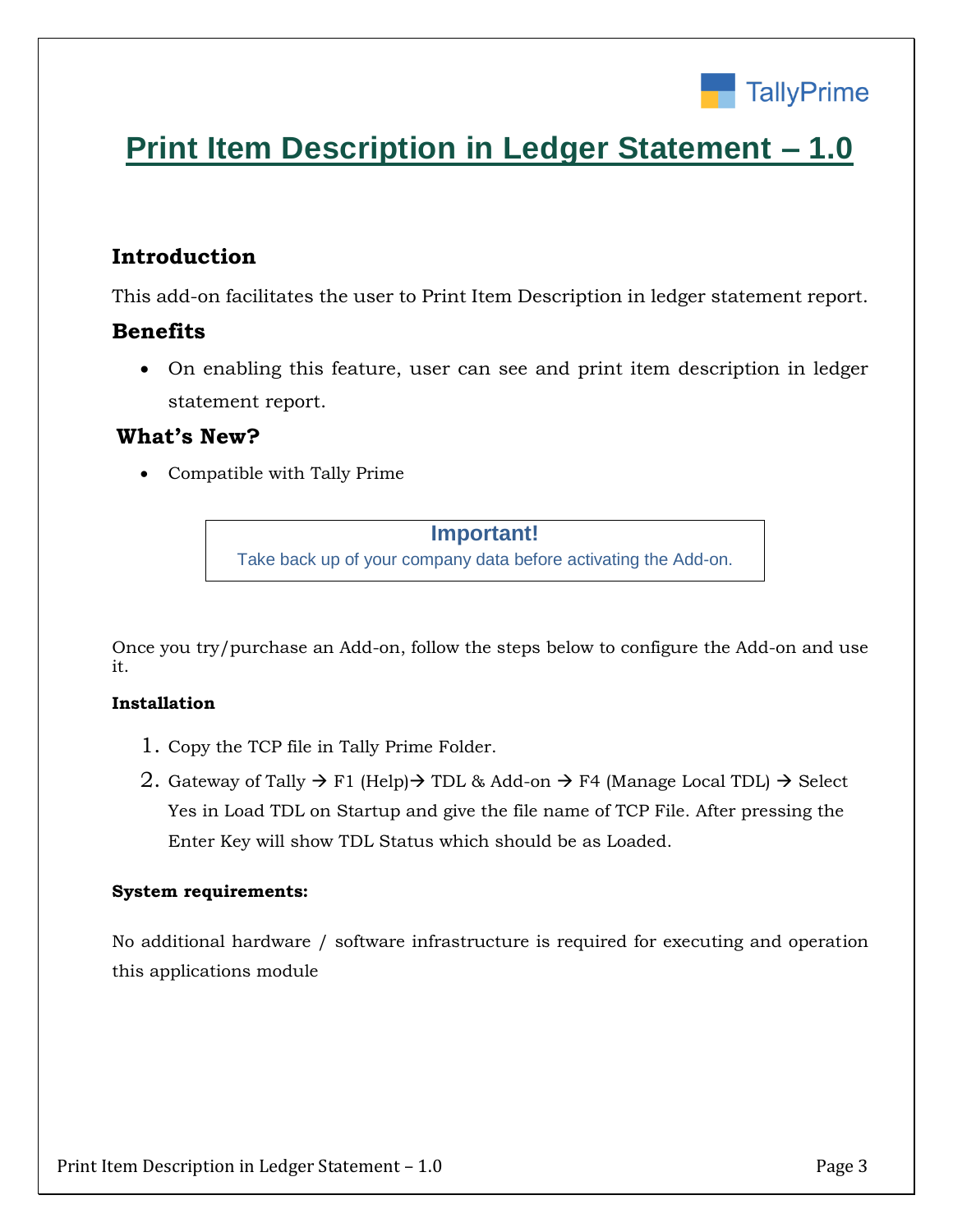

### **1. Activate the Add-on.**

### *For TallyPrime Release 1.0*

Go to Gateway of Tally  $\rightarrow$  F1: Help  $\rightarrow$  TDL & Add-On  $\rightarrow$  F6: Add-On Features. Alternatively, you may press **CTRL + ALT + T** from any menu to open TDL Management report and then press **F6: Add-On Features**

Set "**Yes**" to the option "**Print Item Description in Ledger Report?"**

| txt |                                               |           |
|-----|-----------------------------------------------|-----------|
|     | <b>Add-On Features</b>                        |           |
|     |                                               |           |
|     | Print Item Description in Ledger Report ? Yes |           |
|     |                                               |           |
|     |                                               |           |
|     |                                               |           |
|     |                                               |           |
|     |                                               |           |
|     |                                               |           |
|     |                                               |           |
|     |                                               |           |
|     |                                               |           |
|     |                                               | Accept ?  |
|     |                                               | Yes or No |
|     |                                               |           |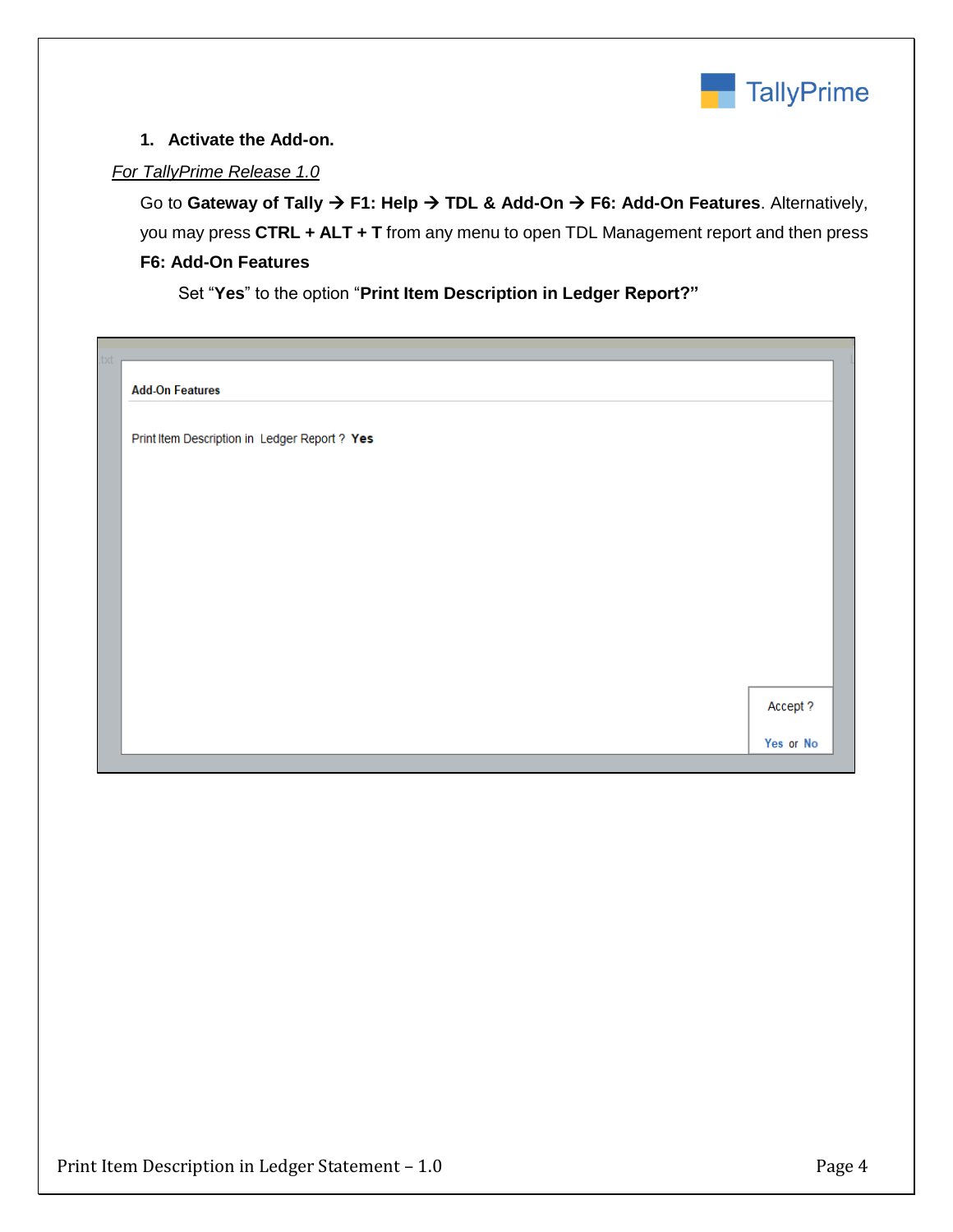

# **Detailed User Guide:**

## 1. Gate Way of Tally  $\rightarrow$  Display  $\rightarrow$  Account Books  $\rightarrow$  Ledger (select ledger)

Press **F12** for Configuration. Format of report should be detailed mode. Enable detailed mode and Set "Yes" to Option show inventory details and show item description.

| Configuration                                   |             |  |  |
|-------------------------------------------------|-------------|--|--|
| <b>Show Narrations</b>                          | : No        |  |  |
| Format of Report                                | : Detailed  |  |  |
| Show Bill-wise details                          | : Yes       |  |  |
| Show Inventory details                          | : Yes       |  |  |
| Show Item Description (Additional Details): Yes |             |  |  |
| Show Mode of Payment                            | : No        |  |  |
| Show additional Bank details                    | ∵ No        |  |  |
| Show Cost Centre details                        | : No        |  |  |
| Display name for Ledgers                        | : Name Only |  |  |
| Display name for Stock Items                    | : Name Only |  |  |
| : Default<br><b>Sorting Method</b>              |             |  |  |
| <b>Show Running Balance</b>                     | : No        |  |  |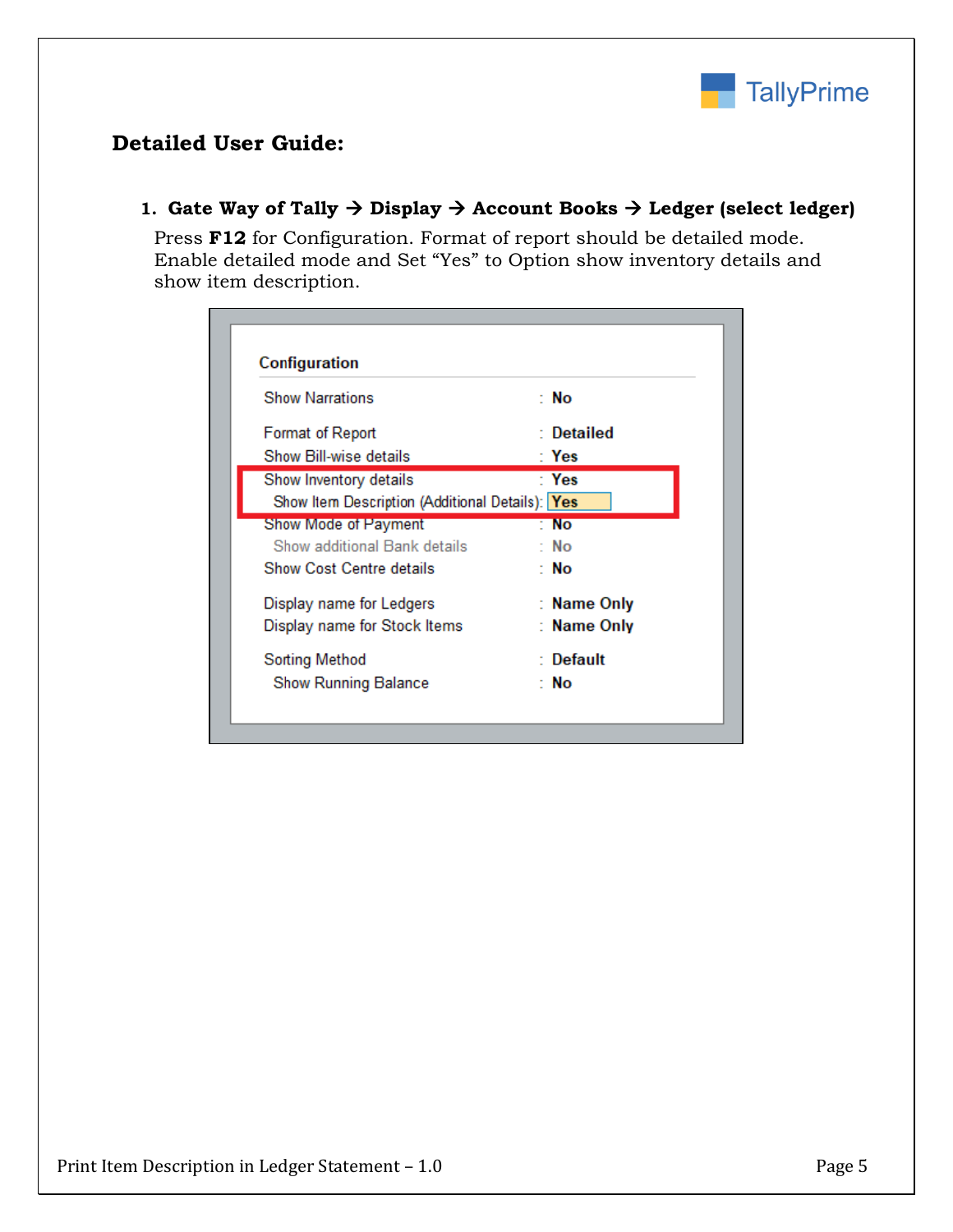

# **2. Ledger statement with description as shown below.**

| TallyPrime                                                                                                          |                                                                                                        | <b>MANAGE</b>       |                                        |                                            |                                      |                                    |                 |               |                |                            |  |
|---------------------------------------------------------------------------------------------------------------------|--------------------------------------------------------------------------------------------------------|---------------------|----------------------------------------|--------------------------------------------|--------------------------------------|------------------------------------|-----------------|---------------|----------------|----------------------------|--|
| <b>GOLD</b>                                                                                                         |                                                                                                        | K: Company          | Y: Data                                | Z: Exchange                                |                                      | G: Go To                           | O: Import       | E: Export     | M: E-mail      | P: Print                   |  |
| <b>Ledger Vouchers</b>                                                                                              |                                                                                                        |                     |                                        |                                            |                                      | <b>Alpha Automation - Jamnagar</b> |                 |               |                | $\mathbf{x}$               |  |
| Ledger: Alpha Automation Pvt. Ltd. - Jamnagar<br>1-Sep-21 to 23-Sep-21                                              |                                                                                                        |                     |                                        |                                            |                                      |                                    |                 |               |                |                            |  |
| Date                                                                                                                |                                                                                                        | <b>Particulars</b>  |                                        |                                            |                                      |                                    | <b>Vch Type</b> | Vch No.       | <b>Debit</b>   | Credit                     |  |
|                                                                                                                     | 2-Sep-21 (as per details)<br><b>Sales</b>                                                              |                     |                                        | 3,30,000.00 Cr                             |                                      |                                    | <b>Sales</b>    | 0102027       | 3,89,400.00    |                            |  |
|                                                                                                                     |                                                                                                        | 2 GB Pendrive       | 20 nos 1.500.00/nos                    |                                            | 30.000.00 Model Name - USB v220w     |                                    |                 |               |                |                            |  |
|                                                                                                                     | <b>CGST</b><br><b>SGST</b><br>New Ref 0102028                                                          | 32 GB Pendrive      | 10 nos 30,000.00/nos<br>3,89,400.00 Dr | 29,700.00 Cr<br>29,700.00 Cr               | 3,00,000.00 Model Name. V236w        |                                    |                 |               |                |                            |  |
|                                                                                                                     | 2-Sep-21 (as per details)<br><b>Purachse</b><br><b>CGST</b><br><b>SGST</b><br>New Ref P01025           | 16 GB Pendrive      | 10 nos 800.00/nos<br>9.440.00 Cr       | 8,000.00 Dr<br>720.00 Dr<br>720.00 Dr      | 8.000.00 Model Name, V236w           |                                    | <b>Purchase</b> | P01025        |                | 9,440.00                   |  |
|                                                                                                                     | 23-Sep-21 (as per details)<br><b>Sales</b><br>2 TB HD<br><b>CGST</b><br><b>SGST</b><br>New Ref 0102040 |                     | 1 nos 2.500.00/nos<br>2,950.00 Dr      | 2.500.00 Cr<br>225.00 Cr<br>225.00 Cr      | 2,500.00 model name: Kingston        |                                    | <b>Sales</b>    | 0102040       | 2.950.00       |                            |  |
|                                                                                                                     | 23-Sep-21 (as per details)<br><b>Sales</b><br><b>CGST</b><br><b>SGST</b><br>New Ref 0102042            | 8 GB Pendrive       | 3 nos 30,000,00/nos<br>1,06,200.00 Dr  | 90,000.00 Cr<br>8,100.00 Cr<br>8,100.00 Cr | 90.000.00 model number: HPFD236W-64. |                                    | <b>Sales</b>    | 0102042       | 1,06,200.00    |                            |  |
| Opening Balance:<br>15,89,888.06<br>4,98,550.00<br><b>Current Total:</b><br>20,78,998.06<br><b>Closing Balance:</b> |                                                                                                        |                     |                                        |                                            |                                      |                                    |                 |               |                | 9,440.00<br>tings to activ |  |
| $\mathbf{Q}$ : Quit                                                                                                 |                                                                                                        | <b>Enter: Alter</b> | <b>A</b> Space: Select                 | A: Add Vch                                 | 2: Duplicate Vch                     | <b>I: Insert Vch</b>               | D: Delete       | X: Cancel Vch | R: Remove Line | U: Restore Line            |  |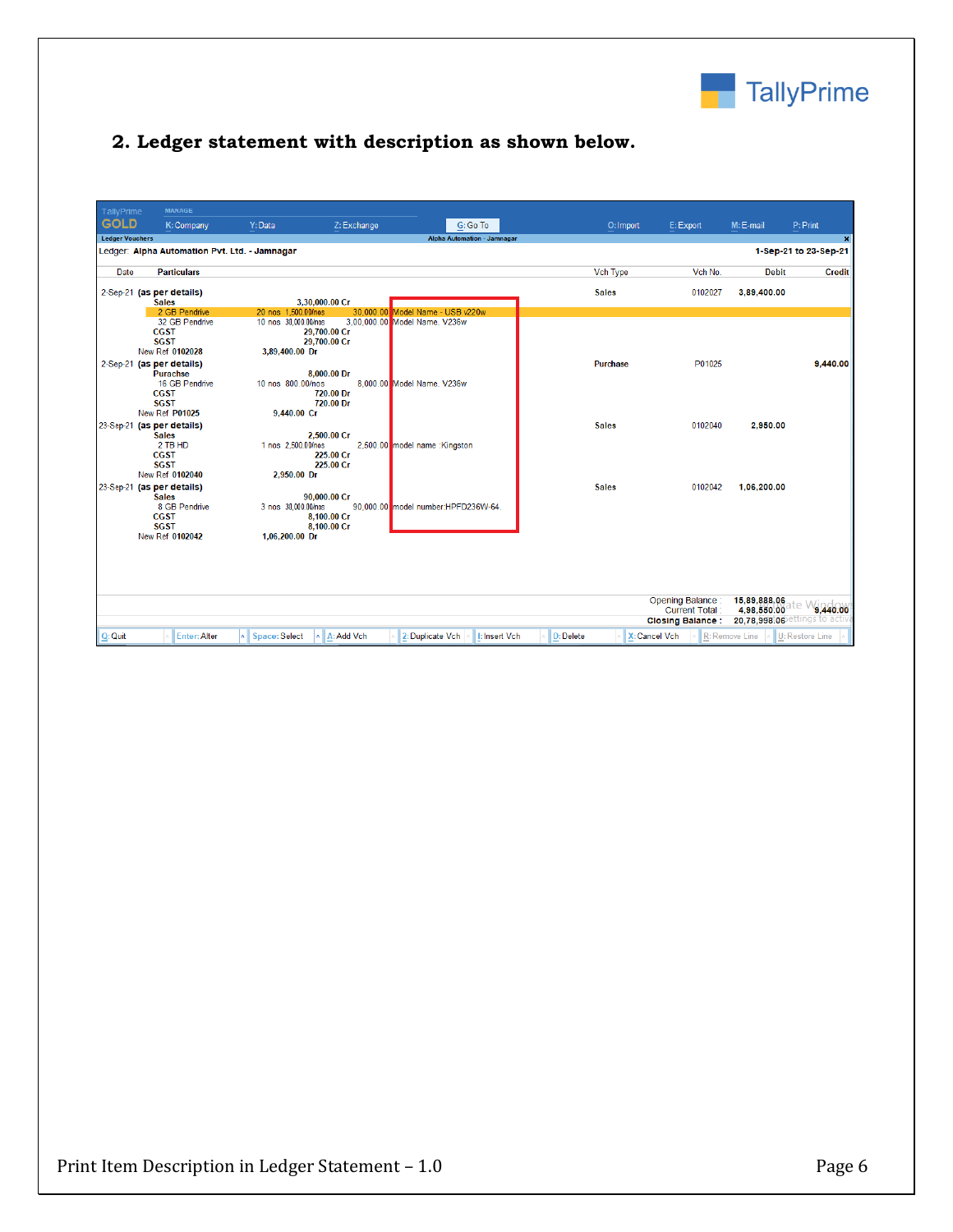

# FAQ

#### **Which version/release of TallyPrime does the add-on support?**

This add-on will work only from TallyPrime Release 1.0 onwards.

#### **How will I get support for this add-on?**

For any functional support requirements please do write to us on mail@aaplautomation.com or call us at +91-288-2713956/57/58, +91- 9023726215/16/17, 9099908115, 9825036442.

## **If I need some enhancements / changes to be incorporated for the add-on, whom should I contact?**

Please to write to us on mail@aaplautomation.com with your additional requirements and we will revert to you in 24 hours.

#### **Will new features added be available to us?**

We offer one year availability of all support and new features free of cost. After one year, nominal subscription cost will be applicable to you to continue to get free support and updates.

#### **What will happen after one year?**

There is no fixed annual charge to be payable mandatory. However if any changes are required in our Add-On to make compatible with New Release of TallyPrime then the modification Charges will be applied.

#### **I am using a multi-site. Can I use the same Add-on for all the sites?**

No, one Add-on will work only for 1 site. You need to purchase again if you want to use the same Add-on for more sites.

#### **TDL Management screen shows errors with the Add-on. What do I do?**

Check whether the error is because of the Add-on or because of clashes between 2 TDLs (An add-on is also a TDL). In case of clashes, disable one or more TDLs and check which TDL has the error. If the Add-on has a problem, you can report it to us.